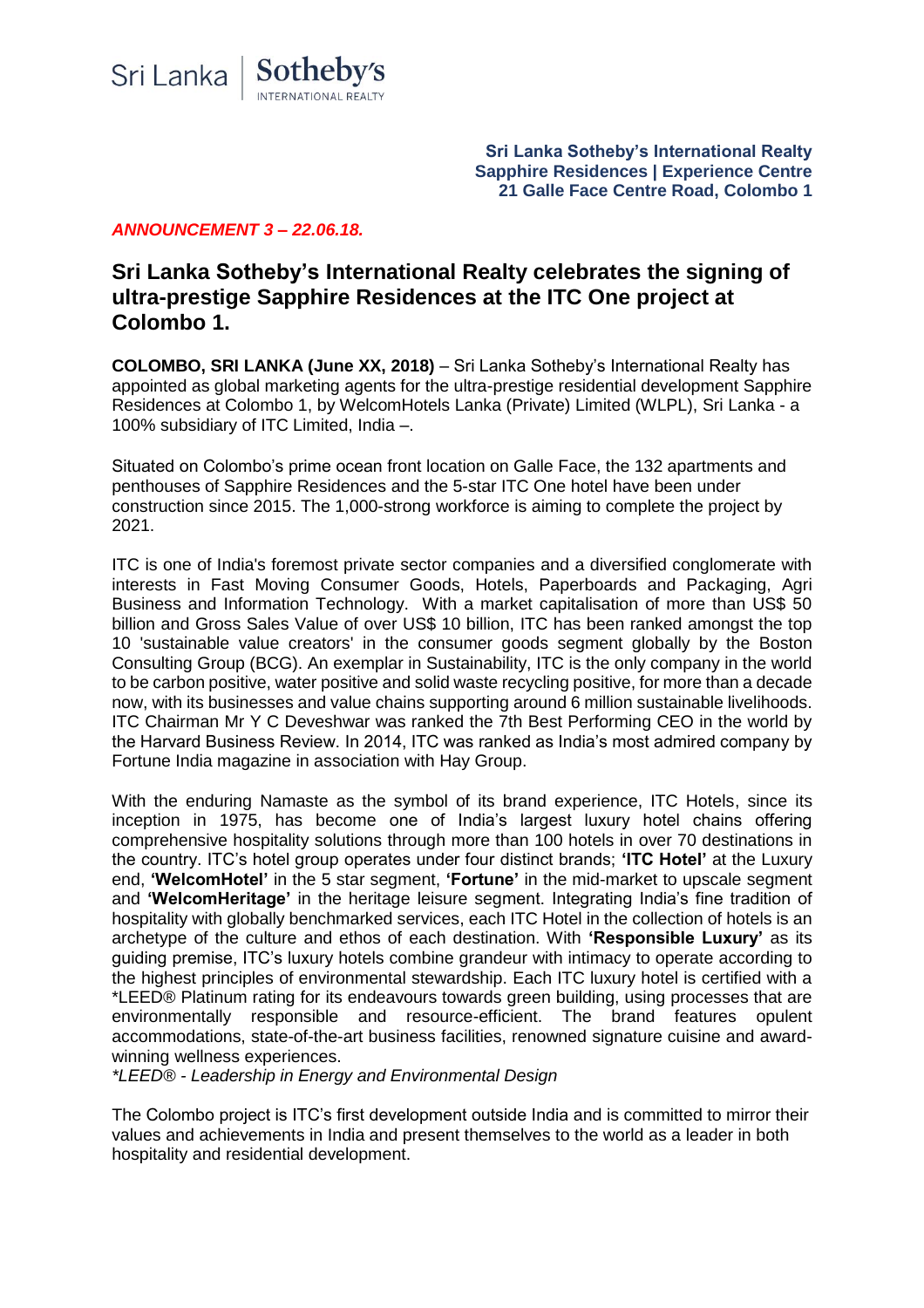

Executive Director of ITC Limited Nakul Anand stated, "ITC has made a long-term commitment to building an iconic mixed use development that will endeavour to set new standards in Sri Lanka, in both the residential and hospitality markets. ITC One at Colombo 1, including the Sapphire Residences, represents a very significant long-term commitment by ITC Ltd in the future of Sri Lanka."

Managing Director of WelcomHotels Lanka Arun Pathak stated; 'Our objective was to develop a new icon for the country on this ultra-prime Colombo coastline that would be recognisable across the globe. This inspired us to bring together and collaborate with an exceptional team of international designers to deliver this truly striking development, comprising the finest collection of apartments and penthouses in the region." He adds: "We are delighted to be working with Sotheby's International Realty® as our global sales and marketing team. A project of such outstanding qualities will have a unique appeal to a global market of buyers. Using the *Sotheby's International Realty* network, we will showcase both Sri Lanka and Sapphire Residences to buyers on a worldwide basis."

Sri Lanka Sotheby's International Realty listings are marketed through the *Sotheby's International Realty* network which has more than 22,000 affiliated independent sales associates located in 950 offices in 70 countries and territories worldwide. In 2017, the brand achieved a record global sales volume of \$108 billion USD. The properties are listed on the ['www.sothebysrealty.com'](http://www.sothebysrealty.com/) global website, which achieved around 27 million visits last year. In addition to the referral opportunities and widened exposure generated through the website listings, the firm's brokers and clients benefit from an association with the Sotheby's auction house and worldwide *Sotheby's International Realty* marketing programs.

The management of Sri Lanka Sotheby's International Realty consists of India Sotheby's International Realty Directors Amit Goyal and Ashwin Chadha together with Sri Lanka Sotheby's International Realty Directors Petar Petrovic and Vedran Bostandzic.

Petar Petrovic said 'my family and I lived in Colombo for several years and I have been very proud to be part of the Sapphire Residences project team since the commencement. This recent appointment of Sri Lanka Sotheby's International Realty as global sales partner marks the beginning of an exciting new chapter as we move from planning Sapphire Residences to launching and marketing it worldwide.'

WelcomHotels Lanka is in the final stages of preparing the Experience Centre at Sapphire Residences for guests and will shortly enable prospective residents to enjoy the outstanding scale, quality and finish of the apartments with the interiors designed by YOO - inspired by Philippe Starck. Of particular note is the exceptionally large size of the apartments, making them ideal family homes. The apartments are serviced not only by the adjoining 5-star ITC One hotel but also by an extensive range of amenities from swimming pools to gyms, to entertain the whole family. The combination of the uninterrupted stunning panoramic views of the Indian Ocean, the ultra-high specification and security make the Sapphire Residences the ideal location for a family to transition from villa living to vertical living.

For more details please visit [www.sapphireresidences.lk](http://www.sapphireresidences.lk/) where you can also register your interest. The Sapphire Residences apartments will be available for purchase from July 2018.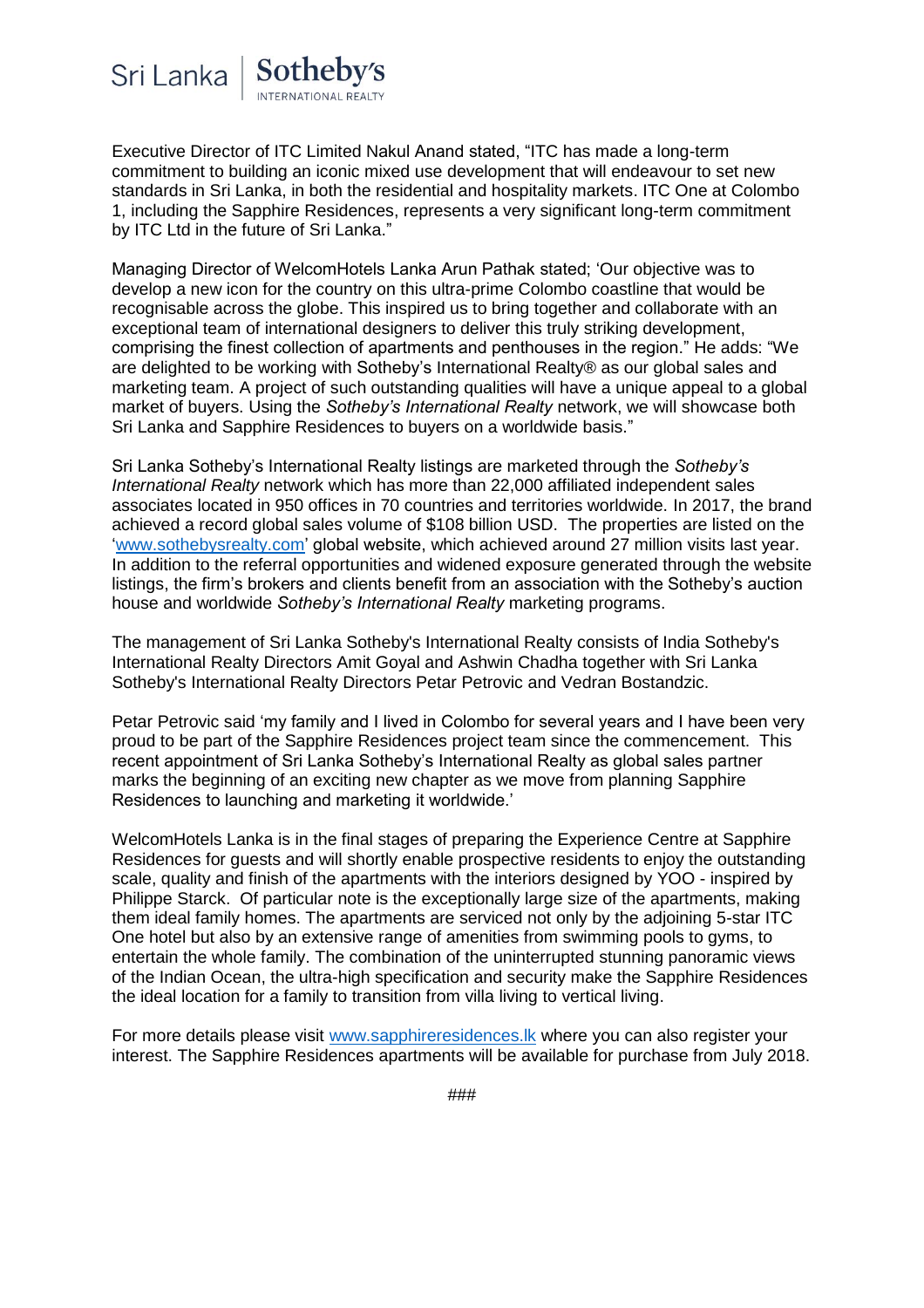

## **PHOTO CAPTION**

The Sapphire Residences at Colombo One on Galle Face



"From left to right: Mr Nakul Anand (Executive Director, ITC Limited), Mr Philip White (President and Chief Executive Officer of Sotheby's International Realty Affiliates LLC.) meet to discuss global sales and marketing of Sapphire Residences".

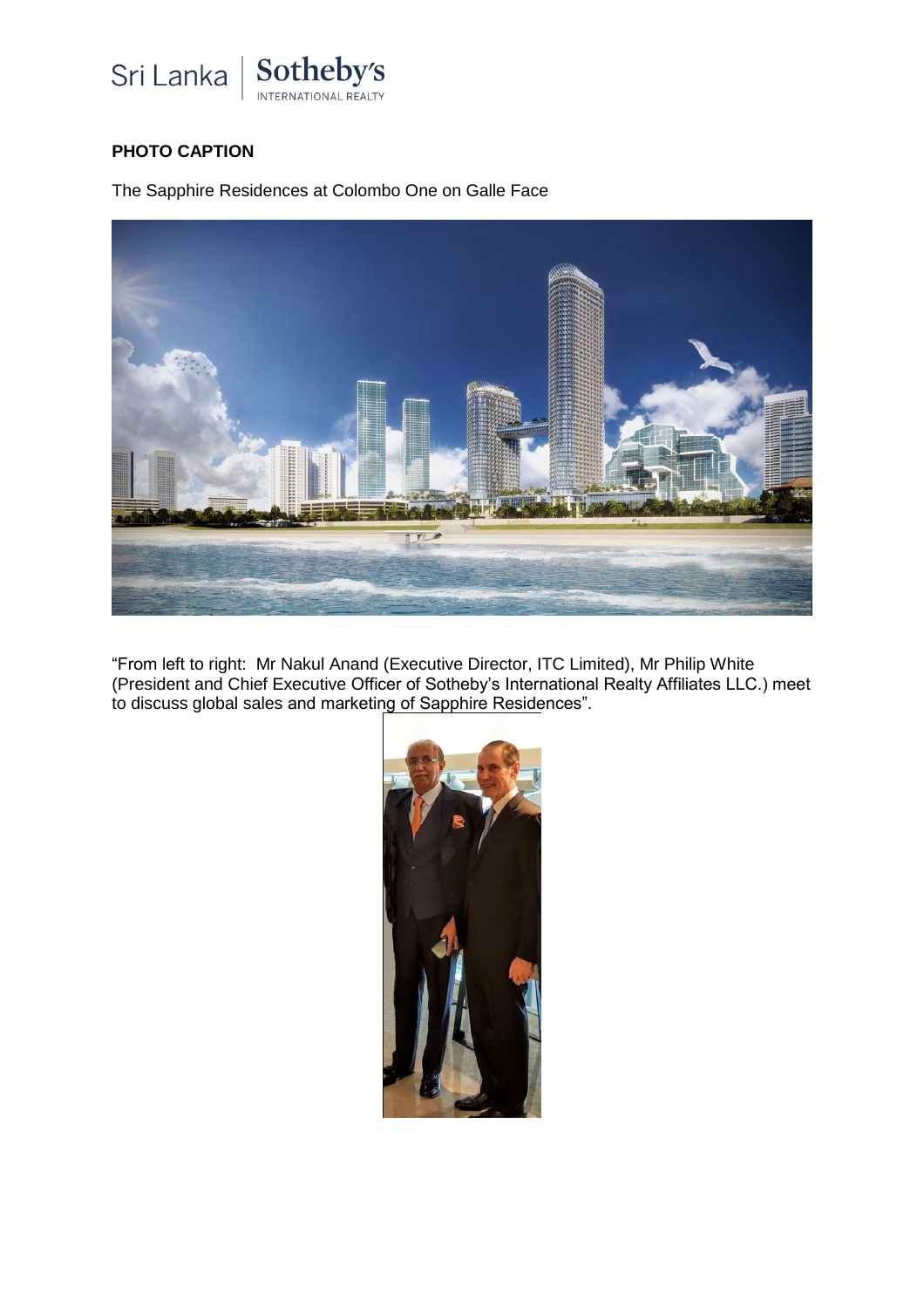

From left to right: Mr Arun Pathak (Managing Director of WelcomHotels Lanka Private Limited) celebrates with Mr Amit Goyal (CEO of India Sotheby's International Realty)



## **NOTES TO EDITOR**

#### **About ITC**

ITC Limited is a \$50billion Corporation with an annual turnover of \$10 billion. In addition to 100 hotels in 70 Indian destinations ITC has extensive interests in FMCG, Paper & Packaging, Agri business and IT. ITC supports 6,000,000 livelihoods and is among the world's top rankings for green buildings.

## **About Sri Lanka Sotheby's International Realty**

Sri Lanka Sotheby's International Realty is part of the Sotheby's International Realty® network and provides independent brokerage service with a powerful marketing and referral program for luxury properties. The Sri Lanka Sotheby's International Realty team comprises of real estate professionals with extensive experience in international sales & marketing and across diverse sectors of the real estate industry.

Sri Lanka Sotheby's International Realty undertakes a host of operational, marketing, and research oriented initiatives to address the requirements of the Sri Lankan property market. We have a strong belief in maintaining the highest standards of ethical conduct and integrity in all dealings, ensuring that nothing supersedes the interest of our clients.

Sri Lanka Sotheby's International Realty has been established to bring this increasingly important hub in South Asia to the global real estate market. Commanding a strategic location in the Indian Ocean, Sri Lanka is currently growing rapidly in importance. The development of Colombo Port is a \$15bn project - part of the global 'One belt One road' initiative - aimed at evolving Sri Lanka into a global commercial hub similar in concept to Dubai or Singapore.